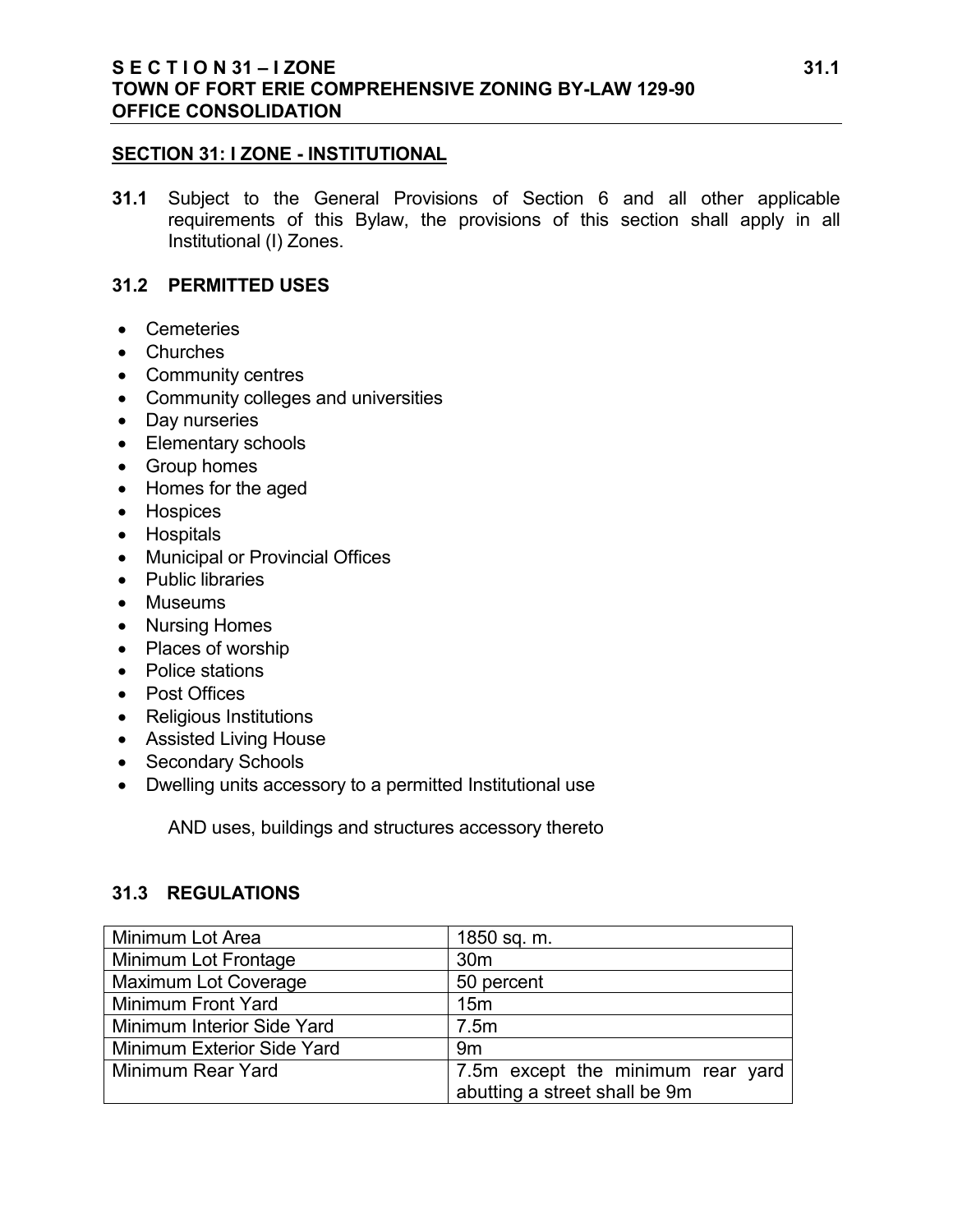## **S E C T I O N 31 – I ZONE 31.2 TOWN OF FORT ERIE COMPREHENSIVE ZONING BY-LAW 129-90 OFFICE CONSOLIDATION**

| <b>Maximum Building Height</b> | i) 3 storeys<br>ii) $12m$ |
|--------------------------------|---------------------------|
| Minimum Landscaped Open Space  | 20 percent                |

## **31.4 REGULATIONS FOR ACCESSORY BUILDINGS AND STRUCTURES**

| Location                        | In rear yard and side yard only            |
|---------------------------------|--------------------------------------------|
| Minimum Distance from Any Other | 3m provided that in no case shall any      |
| Building on the Lot             | overhang, eaves or gutter project into     |
|                                 | this required minimum area which shall     |
|                                 | be clear of any obstruction from the       |
|                                 | ground to the sky                          |
| <b>Maximum Lot Coverage</b>     | percent provided that the<br>7<br>lot      |
|                                 | coverage of all buildings on the lot shall |
|                                 | not exceed the maximum lot coverage        |
|                                 | for a permitted use in the Institutional   |
|                                 | (I) Zone                                   |
| Minimum Exterior Side Yard      | 7.5m                                       |
| Minimum Interior Side Yard      | 1m                                         |
|                                 | 3m for a lot line that abuts a residential |
|                                 | zone                                       |
| Minimum Rear Yard               | 1 <sub>m</sub>                             |
|                                 | 3m for a lot line that abuts a residential |
|                                 | zone                                       |
| <b>Eaves and Gutter</b>         | In no case shall any overhang, eaves or    |
|                                 | gutter project more than 0.3 metre into    |
|                                 | any required minimum yard                  |
| Maximum Height                  | i) 1 storey                                |
|                                 | ii) 4.5 metres                             |

# **31.5 REGULATIONS FOR DWELLING UNITS ACCESSORY TO A PERMITTED USE**

- Single detached dwellings shall be subject to the regulations of Section 12.3
- Semi-detached dwellings shall be subject to the regulation of Section 13.4
- Townhouse dwellings shall be subject to the regulations of Section 14.3
- Dormitories shall be subject to the regulations of Section 15.3

# **EXCEPTIONS TO THE INSTITUTIONAL (I) ZONE**